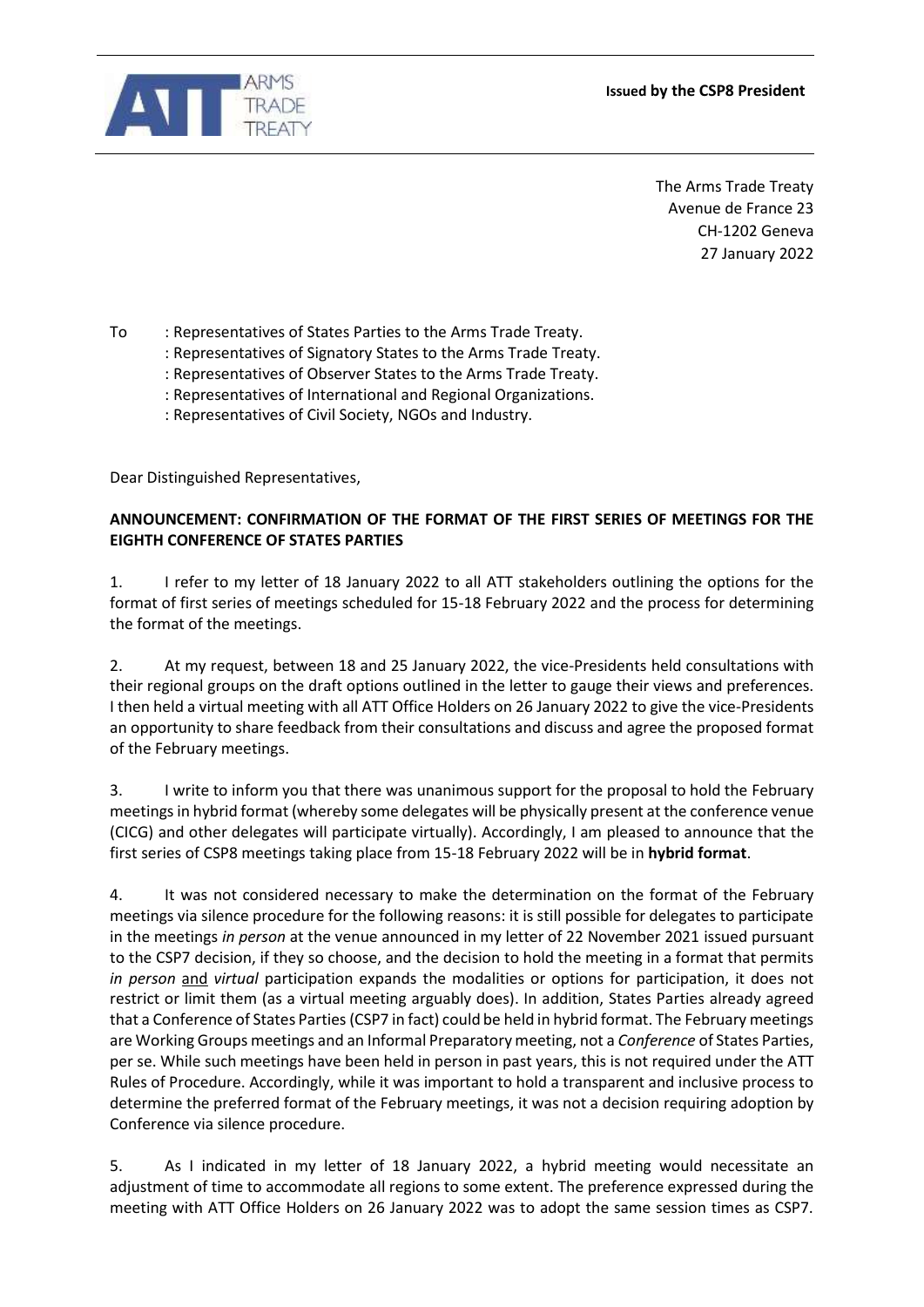Accordingly, the meeting sessions will be held from 13:00 – 16:00 (Geneva local time). A schedule of meetings is attached, reflecting these session times.

6. The documents for the meetings, including session agendas, and the link to the virtual platform will be communicated to all ATT stakeholders in due course.

7. As our focus now turns towards the forthcoming meetings and the substantive work ahead, I wish you well in your preparations and look forward to engaging with you in the first series of CSP8 meetings in February.

8. I avail myself of this opportunity to renew the assurance of my highest consideration.

Yours faithfully,

 $\sqrt{-11}$ 

**Ambassador Thomas GÖBEL President: Eighth Conference of States Parties to the ATT**